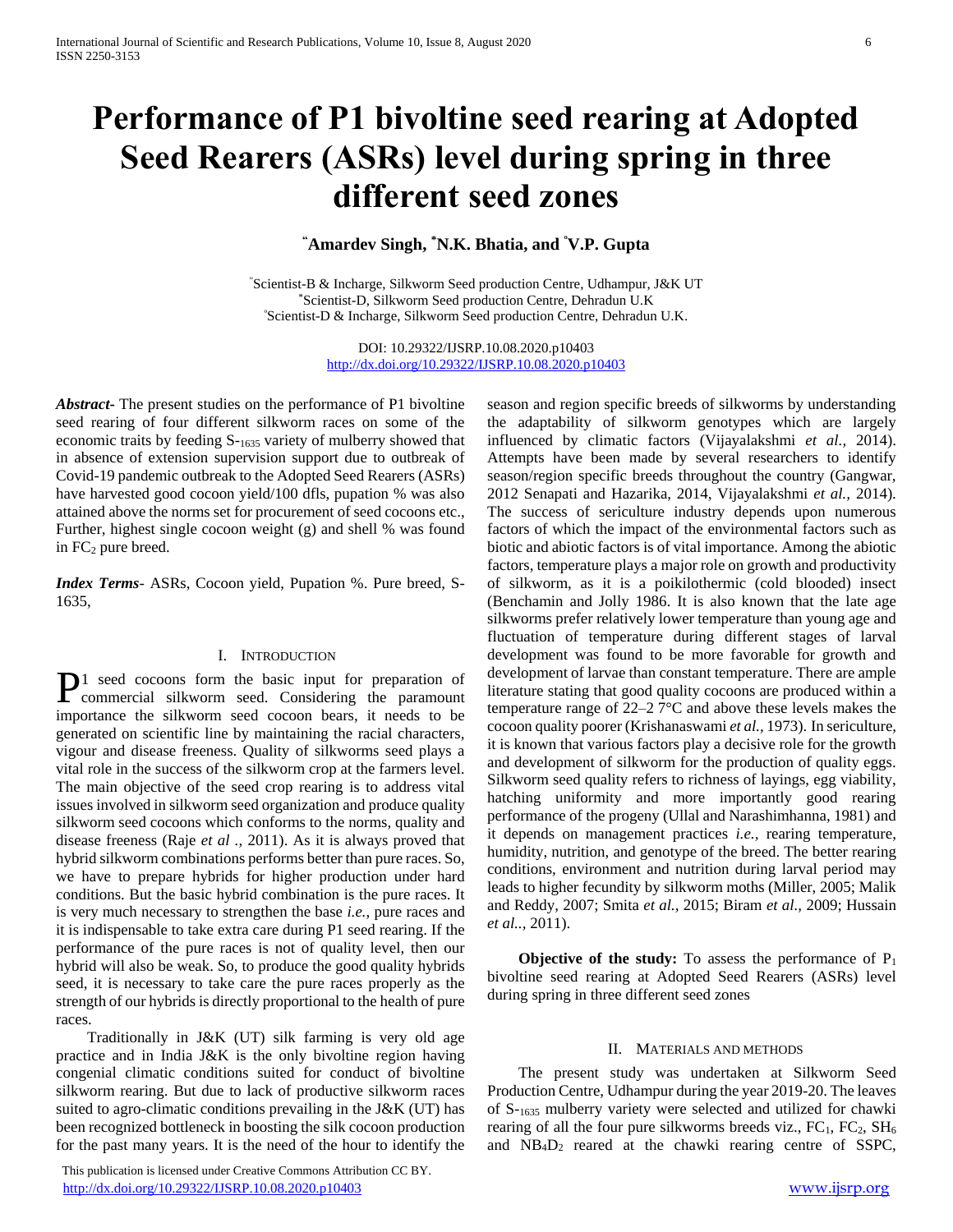Udhampur. Leaf harvesting is carried out by plucking individual leaf during cooling hours of the day which is 45 days old from the well established chawki mulberry garden and the same was preserved with wet gunny cloth to avoid drying of leaves. These fresh leaves were chopped and used for feeding to the chawki silkworms. Disease free laying of the silkworm were obtained from P2-Basic Seed Farm, Dehradun  $(SH_6 \& NB_4D_2)$  and Silkworm Seed Production Centre, K.R. Nagar ( $FC<sub>1</sub>$  and  $FC<sub>2</sub>$ ) and raised on fresh mulberry leaves of improved mulberry genotype S-<sup>1635</sup>as per the rearing technology for silkworm rearing advocated by Dandin *et al.,* (2000). During this period, chawki worms were fed three times a day *i.e.,* 6.00 A.M, 2.00 P.M and 10.00 P.M as per the quantity recommended. A Thermo-Hygrometer was used to record the temperature and relative humidity near the larval bed. A bed disinfectant powder prepared by grinding Lime and Vijetha was dusted on the worms when the chawki worms were settled in the moult and come out of the moult as per the recommendation of the dosage. Dead larvae if any, during the course of chawki rearing were immediately removed and discarded properly every day before feeding the chawki worms. After passing out of the 2<sup>nd</sup> moults chawki worms were distributed among Adopted Seed Rearers (ASRs) of three different seed zones *viz.,* Suntha, Thill and Hartayan. After completion of the field rearing at ASRs level following economic parameters such as total ounces supplied to each seed zone among ASRs, total yield attained per ounce, average yield per ounce, income per farmer, pupation %, melting %, total larval duration, single cocoon weight (g), single shell weight (g) and shell % were recorded and value of the traits compiled for presenting the results of the findings in the form of graphs- $(1-5)$ .



**Map of the Udhampur district depicting the P1 seed zones of SSPC, Udhampur**

### III. RESULTS AND DISCUSSION

 The results of the present studies showed that the hatching percentage was recorded more than 90 % in all the pure breeds (Fig-1) and the larval and moutling period was also normal it showed that the chawki rearing was carried out controlled environmental conditions (Fg-2). Highest average cocoon yield was recorded in SH6 (51.17 kg/100 Dfls) followed by NB<sub>4</sub>D<sub>2</sub>, FC<sub>1</sub>,  $& FC<sub>2</sub>$ , respectively (Fig-3). Highest pupation percentage was found in  $NB_4D_2$  and lowest was recorded in  $FC_2(81.19\%)$  (Fig-4). The highest single cocoon weight was recorded in the race  $FC<sub>2</sub>$ (1.8g) over rest of the race. Swamy (1999) reported that the highest single cocoon weight was recorded in P2D1 (1.38 g). Chattopadhyay *et al.,* (1992) reported that the highest single cocoon weight was recorded in OS-616 (1.27 g). The maximum shell percentage was found in the  $FC<sub>2</sub>$  (20.27%) and the minimum shell percentage was recorded in  $SH_6$  (19.28%) (Fig-5).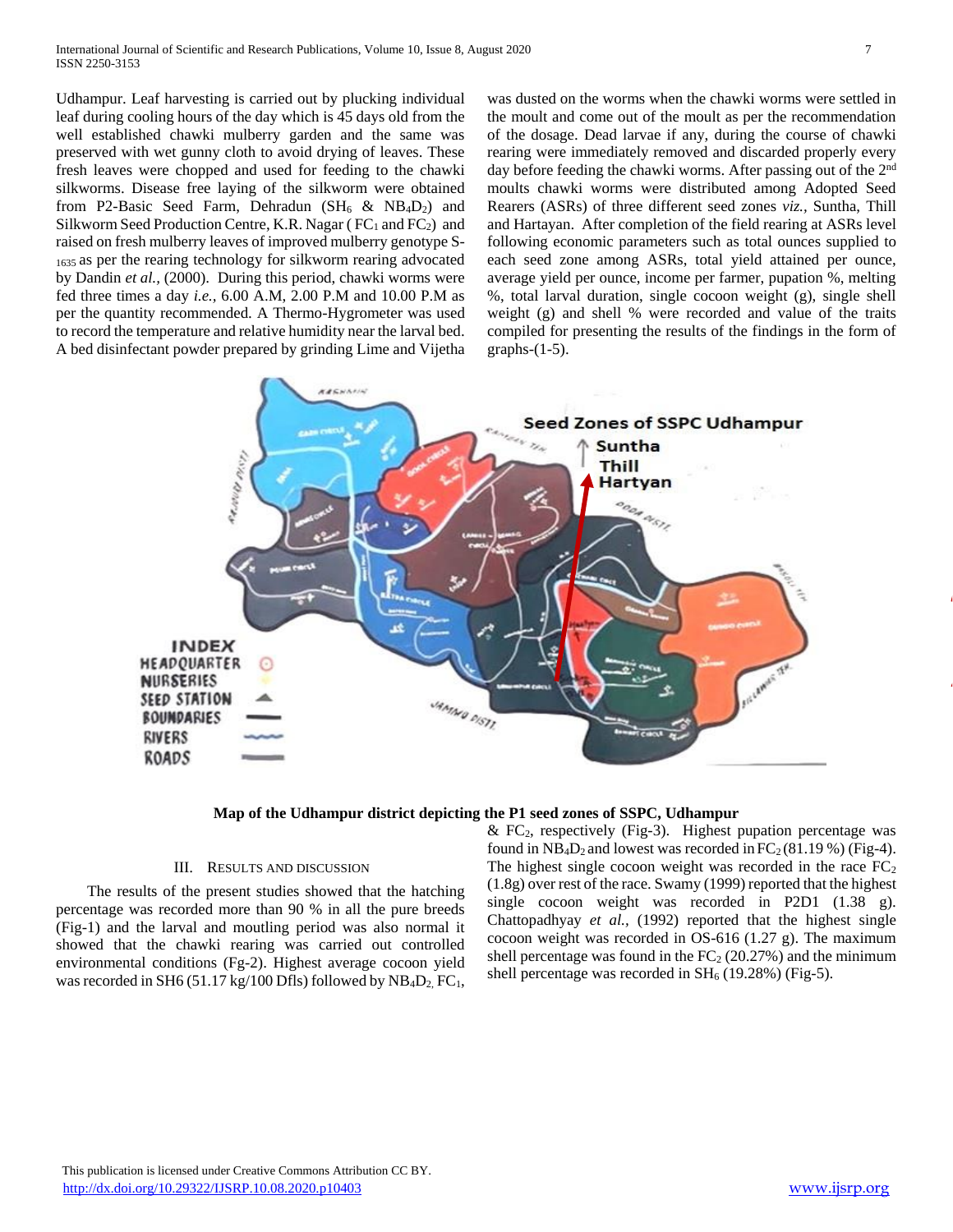





**Fig 2. Chawki performance on total larval and moutling period and quanity of leaves consumed.**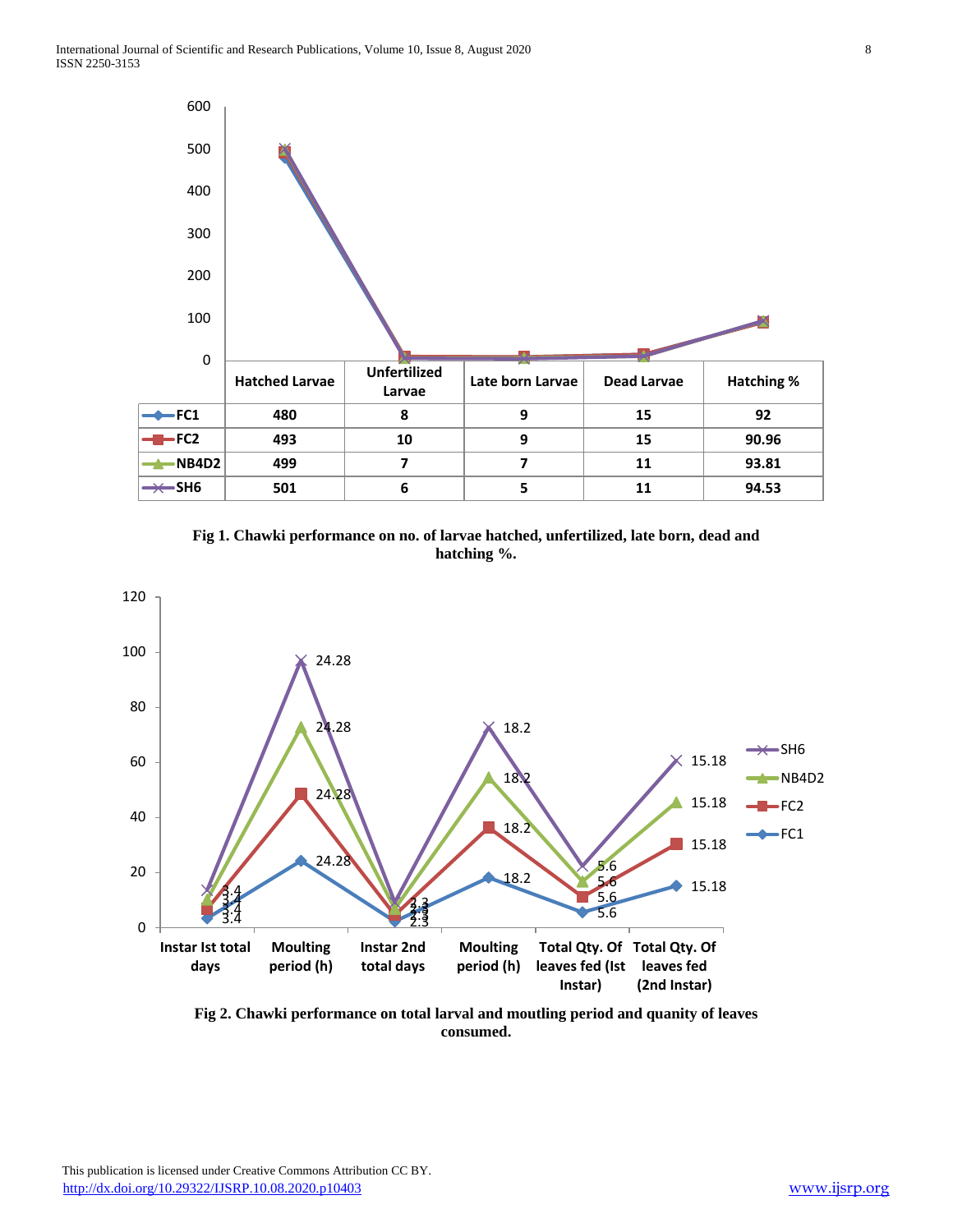

**Fig 3. Performance of P1 bivoltine seed rearing of four pure breeds.**



**Fig 4. Performance of P1 bivoltine seed rearing of four pure breeds total larval duration, pupation %, melting % & Income per farmer per crop (Rs).**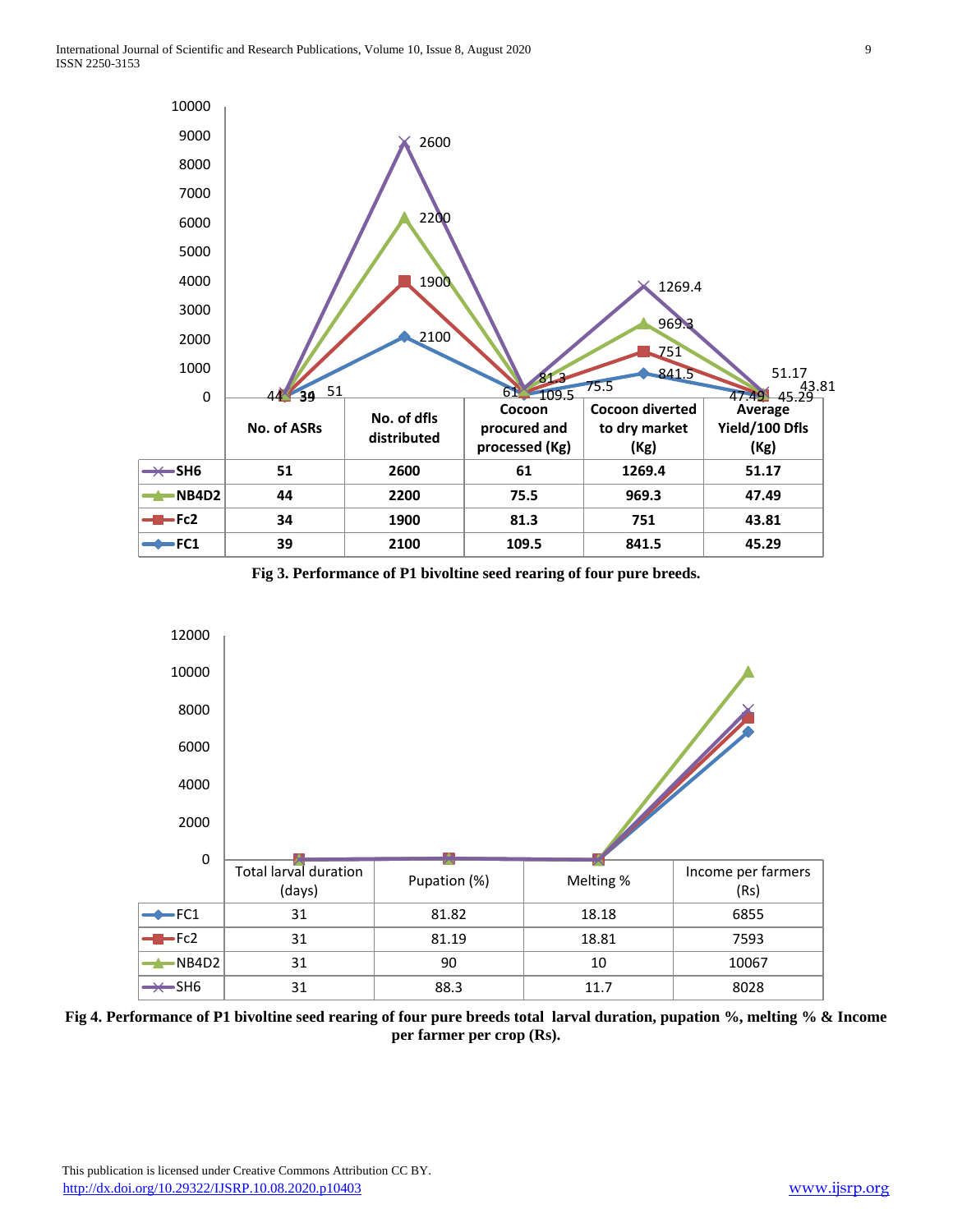

**Fig 5.Performance of rearing parameters on single cocoon weight (g), single shell weight (g) and shell % of four pure breeds.**

### IV. CONCLUSION

The present study showed that the performance of four different breed of silkworms was better even during lack of supervision due to Covid-19 pandemic outbreak as the field functionaries unable to monitor the P1 seed crop rearing in three seed zones. Further, it shows that ASRs are well aware know how to conduct the seed rearing even under lack of extension support.

#### **REFERENCES**

- [1] Benchamin, K. V. and M. S. Jolly Principles of silkworm rearing. In Proceedings of Seminar on Problems and Prospects of Sericulture, S. Mahalingam, Ed., 1986. pp. 63–106, Vellore, India.
- [2] Biram, S.N.M., Tribhuwan, S. and Beera, S. Occurrence of Unfertilized Eggs in the Mulberry Silkworm, Bombyx mori L. (Lepidoptera: Bombycidae). IntERNATION Journal of Industrial Entomolgy:2009.18: 1-7.
- [3] Chattopadhyay, S., Ghosh, B., Rao, P.R.T., Sudip Sen, Gupta, S.K., Roy, G.C., Sen, S.K. and Das, S.K. Analysis of quantitative traits in some evolved multivoltine silkworm breeds of Bombyx mori L. under two environments. Environmental Ecology., 1992. 10 (4): 845-848.
- [4] Dandin, S.B., Jayaswal, J. and Giridhar, K. Handbook of Sericulture Technologies, Central Silk Board, Bangalore. 2002.pp. 259.
- [5] Krishanaswami, S. M. N. Narasimhanna, S. K. Surayanarayana, and Kumararaj, S. Manual on sericulture. Vol 2., Silkworm rearing UN Food and Agriculture Organisation, Rome, Italy, 1973 .pp. 54-88.
- [6] Malik, F.A. and Reddy, Y.S. Role of mulberry nutrition on manifestation of post cocoon characters of selected races of the silkworm Bombyx mori L. Sericologia, 2007.47: 63-76.
- [7] Miller, W. E. Extrinsic effects on fecundity- maternal weight relations in capital-breeding Lepidoptera. Journal of Lepidopterans Soc., 2005.59: 143- 160

[8] Mubashar Hussain,1., Shakil Ahmad Khan, Muhammad Naeem and M. Farooq Nasir Effect f Rearing Temperature and Humidity on Fecundity and Fertility of Silkworm, Bombyx mori L. (Lepidoptera: Bombycidae). Pakistan Journal of Zoology., vol. 43(5), 2011.pp. 979-985, 2011.

- [9] Raje Urs, S., Sashindran nair, K. and Dandin, S.B. (2011). Manual on seed act implementation for seed officers and seed analysts. Central Silk Board, Bangglore.2011.P.11.
- [10] Smita Shukla Gaurav, Surendra Prasad and Upadhyay V.B. Influence of Cocoon Refrigeration on the Reproductive Ability of Multivoltine Mulberry Silkworm (Bombyx mori L.) Academic Journal of Entomology.2015. 8 (4): 183-189.
- [11] Swamy Performance of traditional multivoltine races of silkworm (B. mori L.) in non-traditional belt of North Karnataka. Indian Acad. Seric., 1999.pp: 12-15.
- [12] Tayade, D.S. The feasibility and profitability of mulberry silkworm (B. mori L.) under Marathwada conditions. Res. Bull, Marathwada Agricultural University, Parbhani. 1983.7: 53-58.
- [13] Ullal, S.R. and Narashimhanna, M.N. Handbook of practical sericulture. Central Silk Board, Bangalore, India, 1981.pp. 61-82.

## **AUTHORS**

**First Author** – Amardev Singh, Scientist-B & Incharge, Silkworm Seed production Centre, Udhampur, J&K UT **Second Author** – N.K. Bhatia, Scientist-D, Silkworm Seed production Centre, Dehradun U.K **Third Author** – V.P. Gupta, Scientist-D & Incharge, Silkworm Seed production Centre, Dehradun U.K

**Correspondence Author** – Dr. Amardev Singh, Scientist-B & Incharge , Silkworm Seed Production Centre, National Silkworm Seed Organization, Central Silk Board–GOI, Power House Road, Laddan, Udhampur -182 101. J & K (UT), Contact No: 09596748461, Email: drseriresearch@gmail.com